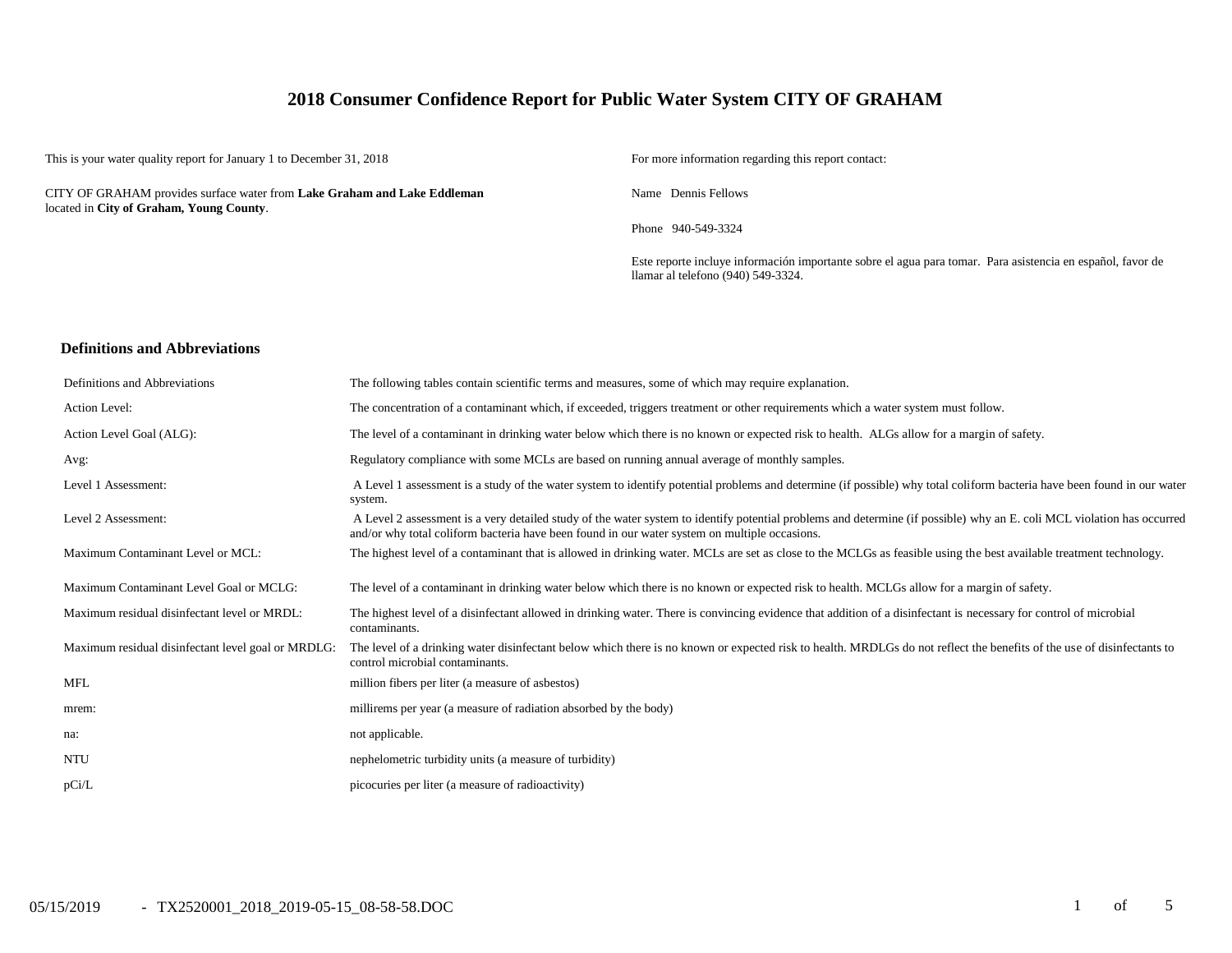## **Definitions and Abbreviations**

| ppb:                       | micrograms per liter or parts per billion - or one ounce in 7,350,000 gallons of water. |
|----------------------------|-----------------------------------------------------------------------------------------|
| ppm:                       | milligrams per liter or parts per million - or one ounce in 7,350 gallons of water.     |
| ppq                        | parts per quadrillion, or picograms per liter $(pg/L)$                                  |
| ppt                        | parts per trillion, or nanograms per liter $(ng/L)$                                     |
| Treatment Technique or TT: | A required process intended to reduce the level of a contaminant in drinking water.     |

# **Information about your Drinking Water**

The sources of drinking water (both tap water and bottled water) include rivers, lakes, streams, ponds, reservoirs, springs, and wells. As water travels over the surface of the land or through the ground, it dissolves naturally-occurring minerals and, in some cases, radioactive material, and can pick up substances resulting from the presence of animals or from human activity.

Drinking water, including bottled water, may reasonably be expected to contain at least small amounts of some contaminants. The presence of contaminants does not necessarily indicate that water poses a health risk. More information about contaminants and potential health effects can be obtained by calling the EPAs Safe Drinking Water Hotline at (800) 426-4791.

Contaminants that may be present in source water include:

- Microbial contaminants, such as viruses and bacteria, which may come from sewage treatment plants, septic systems, agricultural livestock operations, and wildlife.

- Inorganic contaminants, such as salts and metals, which can be naturally-occurring or result from urban storm water runoff, industrial or domestic wastewater discharges, oil and gas production, mining, or farming.

- Pesticides and herbicides, which may come from a variety of sources such as agriculture, urban storm water runoff, and residential uses.

- Organic chemical contaminants, including synthetic and volatile organic chemicals, which are by-products of industrial processes and petroleum production, and can also come from gas stations, urban storm water runoff, and septic systems.

- Radioactive contaminants, which can be naturally-occurring or be the result of oil and gas production and mining activities.

In order to ensure that tap water is safe to drink, EPA prescribes regulations which limit the amount of certain contaminants in water provided by public water systems. FDA regulations establish limits for contaminants in bottled water which must provide the same protection for public health.

Contaminants may be found in drinking water that may cause taste, color, or odor problems. These types of problems are not necessarily causes for health concerns. For more information on taste, odor, or color of drinking water, please contact the system's business office.

You may be more vulnerable than the general population to certain microbial contaminants, such as Cryptosporidium, in drinking water. Infants, some elderly, or immunocompromised persons such as those undergoing chemotherapy for cancer; persons who have undergone organ transplants; those who are undergoing treatment with steroids; and people with HIV/AIDS or other immune system disorders, can be particularly at risk from infections. You should seek advice about drinking water from your physician or health care providers. Additional guidelines on appropriate means to lessen the risk of infection by Cryptosporidium are available from the Safe Drinking Water Hotline (800-426-4791).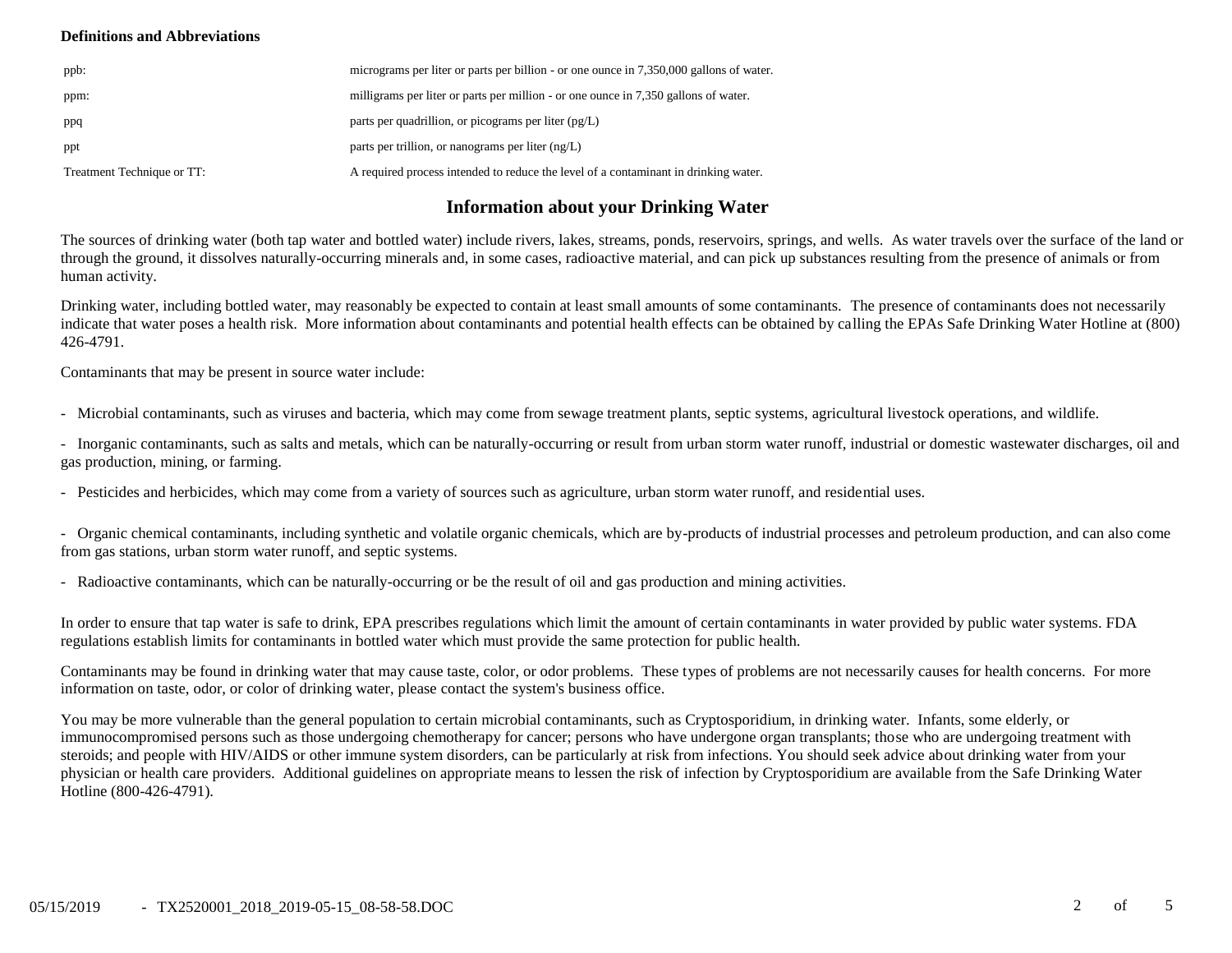If present, elevated levels of lead can cause serious health problems, especially for pregnant women and young children. Lead in drinking water is primarily from materials and components associated with service lines and home plumbing. We are responsible for providing high quality drinking water, but we cannot control the variety of materials used in plumbing components. When your water has been sitting for several hours, you can minimize the potential for lead exposure by flushing your tap for 30 seconds to 2 minutes before using water for drinking or cooking. If you are concerned about lead in your water, you may wish to have your water tested. Information on lead in drinking water, testing methods, and steps you can take to minimize exposure is available from the Safe Drinking Water Hotline or at http://www.epa.gov/safewater/lead.

#### **Information about Source Water**

'TCEQ completed an assessment of your source water, and results indicate that some of our sources are susceptible to certain contaminants. The sampling requirements for your water system is based on this susceptibility and previous sample data. Any detections of these contaminants will be found in this Consumer Confidence Report. For more information on source water assessments and protection efforts at our system contact Dennis Fellows, **940-549-3324.**

## **Coliform Bacteria**

| Maximum Contaminant<br>Level Goal | <b>Total Coliform</b><br>Maximum<br>Contaminant Level | Highest No. of Positive | Maximum Contaminant<br>Leve! | Fecal Coliform or E. Coli Total No. of Positive E. Coli<br>or Fecal Coliform Samples | Violation | Likely Source of Contamination        |
|-----------------------------------|-------------------------------------------------------|-------------------------|------------------------------|--------------------------------------------------------------------------------------|-----------|---------------------------------------|
|                                   | 1 positive monthly<br>sample.                         |                         |                              |                                                                                      |           | Naturally present in the environment. |

| <b>Lead and Copper</b> | <b>Date Sampled</b> | <b>MCLG</b> | <b>Action Level (AL)</b> | 90th Percentile | # Sites Over AL | <b>Units</b> | <b>Violation</b> | <b>Likely Source of Contamination</b>                                                                         |
|------------------------|---------------------|-------------|--------------------------|-----------------|-----------------|--------------|------------------|---------------------------------------------------------------------------------------------------------------|
| <b>Copper</b>          | 09/22/2016          | 1.3         | 1.3                      | 0.2125          |                 | ppm          |                  | Erosion of natural deposits; Leaching from wood<br>preservatives; Corrosion of household plumbing<br>systems. |
| Lead                   | 09/22/2016          |             |                          | 2.6             |                 | ppb          |                  | Corrosion of household plumbing systems;<br>Erosion of natural deposits.                                      |

**2018 Water Quality Test Results**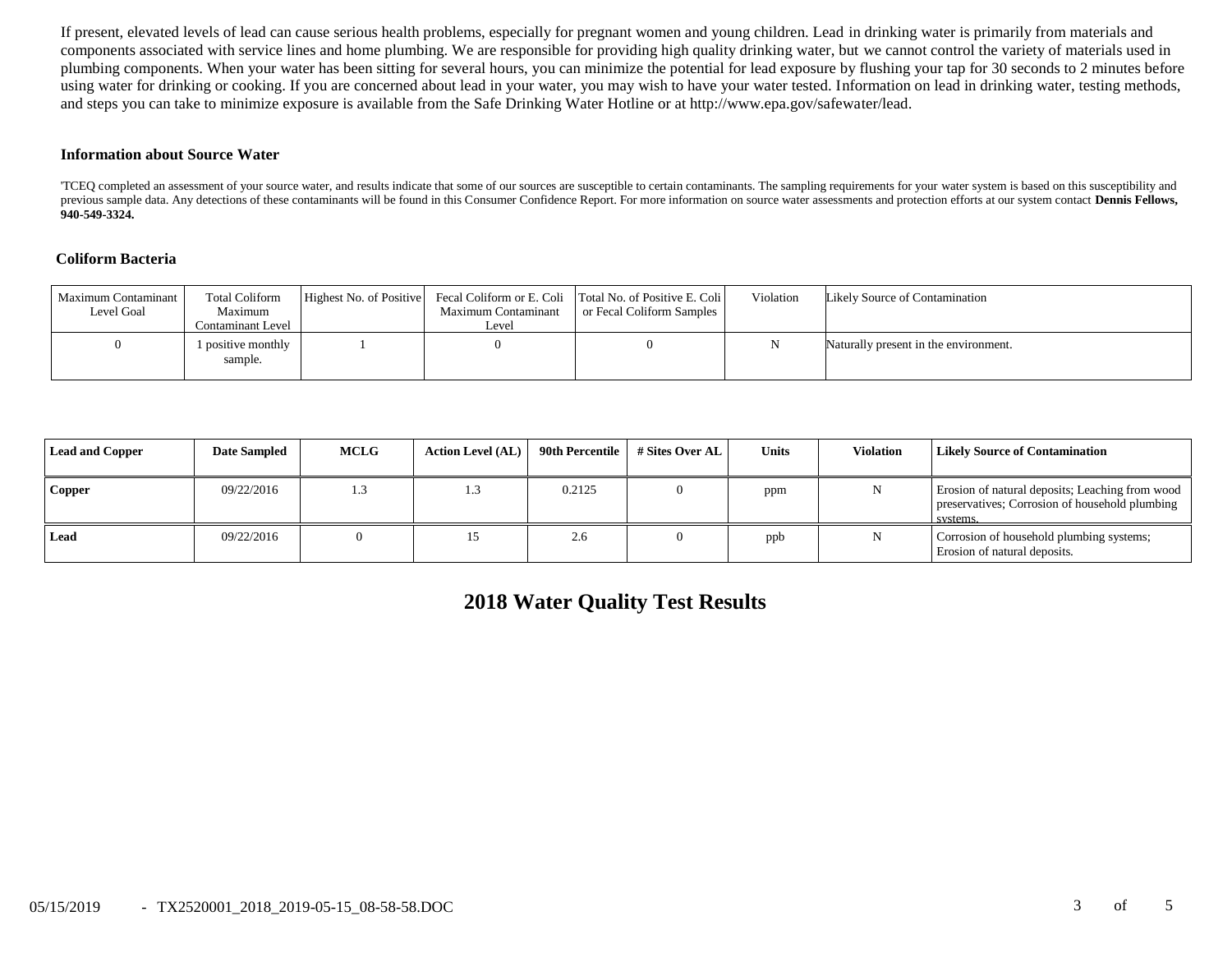| <b>Disinfection By-Products</b> | <b>Collection Date</b> | <b>Highest Level</b><br>Detected | <b>Range of Individual</b><br><b>Samples</b> | <b>MCLG</b>              | <b>MCL</b> | Units | <b>Violation</b> | <b>Likely Source of Contamination</b>      |
|---------------------------------|------------------------|----------------------------------|----------------------------------------------|--------------------------|------------|-------|------------------|--------------------------------------------|
| <b>Chlorite</b>                 | 2018                   | 0.44                             | $0 - 0.44$                                   | 0.8                      |            | ppm   | N                | By-product of drinking water disinfection. |
| <b>Haloacetic Acids (HAA5)</b>  | 2018                   | 32                               | $8.3 - 34.5$                                 | No goal for the<br>total | 60         | ppb   | N                | By-product of drinking water disinfection. |

'\* The value in the Highest Level or Average Detected column is the highest average of all HAA5 sample results collected at a location over a year'

| <b>Total Trihalomethanes</b> | 2018 | . . 10 | $-69.6$ | No goal for the | 80 | ppb | By-product of drinking water disinfection. |
|------------------------------|------|--------|---------|-----------------|----|-----|--------------------------------------------|
| (TTHM)                       |      |        |         | totar           |    |     |                                            |

'\* The value in the Highest Level or Average Detected column is the highest average of all TTHM sample results collected at a location over a year'

| <b>Inorganic Contaminants</b>     | <b>Collection Date</b> | <b>Highest Level</b><br><b>Detected</b> | <b>Range of Individual</b><br><b>Samples</b> | <b>MCLG</b> | <b>MCL</b> | <b>Units</b> | <b>Violation</b> | <b>Likely Source of Contamination</b>                                                                                            |
|-----------------------------------|------------------------|-----------------------------------------|----------------------------------------------|-------------|------------|--------------|------------------|----------------------------------------------------------------------------------------------------------------------------------|
| <b>Barium</b>                     | 2018                   | 0.0769                                  | $0.0769 - 0.0769$                            |             |            | ppm          | N                | Discharge of drilling wastes; Discharge from metal<br>refineries; Erosion of natural deposits.                                   |
| <b>Fluoride</b>                   | 2018                   | 0.1                                     | $0.126 - 0.126$                              |             | 4.0        | ppm          | N                | Erosion of natural deposits; Water additive which<br>promotes strong teeth; Discharge from fertilizer and<br>aluminum factories. |
| Nitrate [measured as<br>Nitrogen] | 2018                   | 0.094                                   | $0.094 - 0.094$                              | 10          | 10         | ppm          | N                | Runoff from fertilizer use; Leaching from septic<br>tanks, sewage; Erosion of natural deposits.                                  |
| Selenium                          | 2018                   | 3.8                                     | $3.8 - 3.8$                                  | 50          | 50         | ppb          | N                | Discharge from petroleum and metal refineries;<br>Erosion of natural deposits; Discharge from mines.                             |

| Radioactive Contaminants | <b>Collection Date</b> | <b>Highest Level</b><br><b>Detected</b> | <b>Range of Individual</b><br><b>Samples</b> | <b>MCLG</b> | <b>MCL</b> | <b>Units</b> | Violation | <b>Likely Source of Contamination</b>   |
|--------------------------|------------------------|-----------------------------------------|----------------------------------------------|-------------|------------|--------------|-----------|-----------------------------------------|
| Beta/photon emitters     | 03/22/2016             |                                         | რ - რ                                        |             | 50         | $pCi/L^*$    | N         | Decay of natural and man-made deposits. |

\*EPA considers 50 pCi/L to be the level of concern for beta particles.